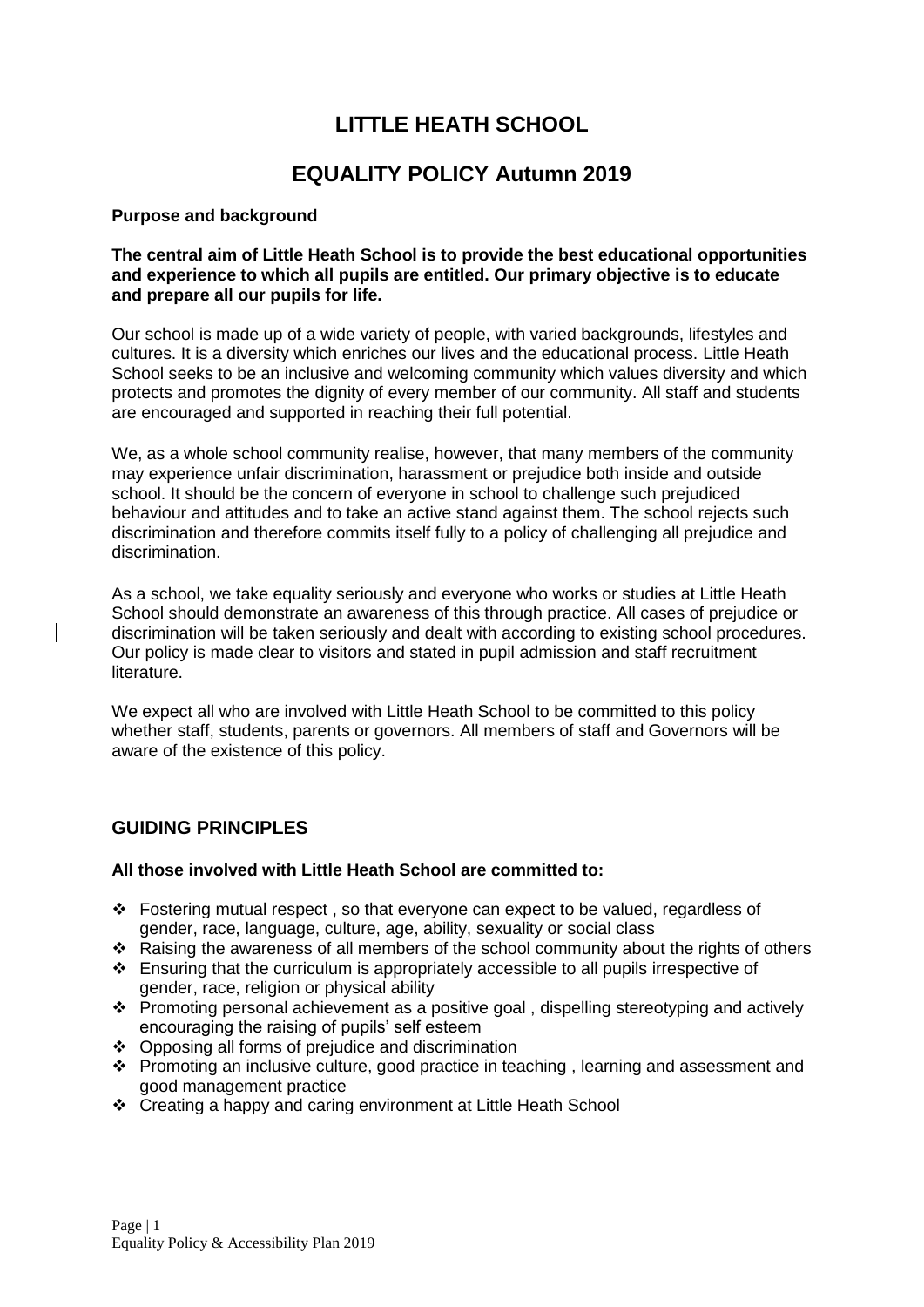# **Policy objectives:**

- To fulfil the school's statutory responsibility with regard to equality;
- To outline the school's Equality Objectives
- To outline the School's Accessibility Plan as required by law
- To promote the school's safe and caring ethos **and to create an environment in which discrimination is seen as inappropriate and unacceptable**;
- To ensure that as a school, we take matters of equality seriously. Harassment and discrimination will not be tolerated and parents and pupils should be assured that they will be supported if any discrimination is reported;
- To ensure that all staff, governors, parents and pupils should know what the school policy is and their responsibilities in promoting equality and tolerance.

# **Management of policy**

| School:                | This policy is implemented and managed by the Headteacher,<br>in consultation with the Student Voice co-ordinator, the School<br>Business Manager and the Senior Teacher i/c Inclusion. |
|------------------------|-----------------------------------------------------------------------------------------------------------------------------------------------------------------------------------------|
| <b>Governing Body:</b> | The Governors' Behaviour, Safety and Welfare Committee<br>reviews this policy and recommends amendments to the<br>Governing Body for final decision.                                    |
| Approval:              | Approved by the Governing Body - Autumn 2019                                                                                                                                            |

# **Next review of policy & Accessibility Plan due: Autumn 2022**

# **Associated policies**

Anti-Bullying Policy Safeguarding Policy Behaviour Policy **Inclusion Policy** Teaching and Learning Policy Health & Safety Policy

# **Practice and procedures**

This policy recognises that all members of the school community have a role to play in effectively promoting equality and tolerance at Little Heath. This policy must also form part of the induction process for all new staff and be available to all parents of the school.

For guidance on the school's practice and procedures, please refer to the appendices.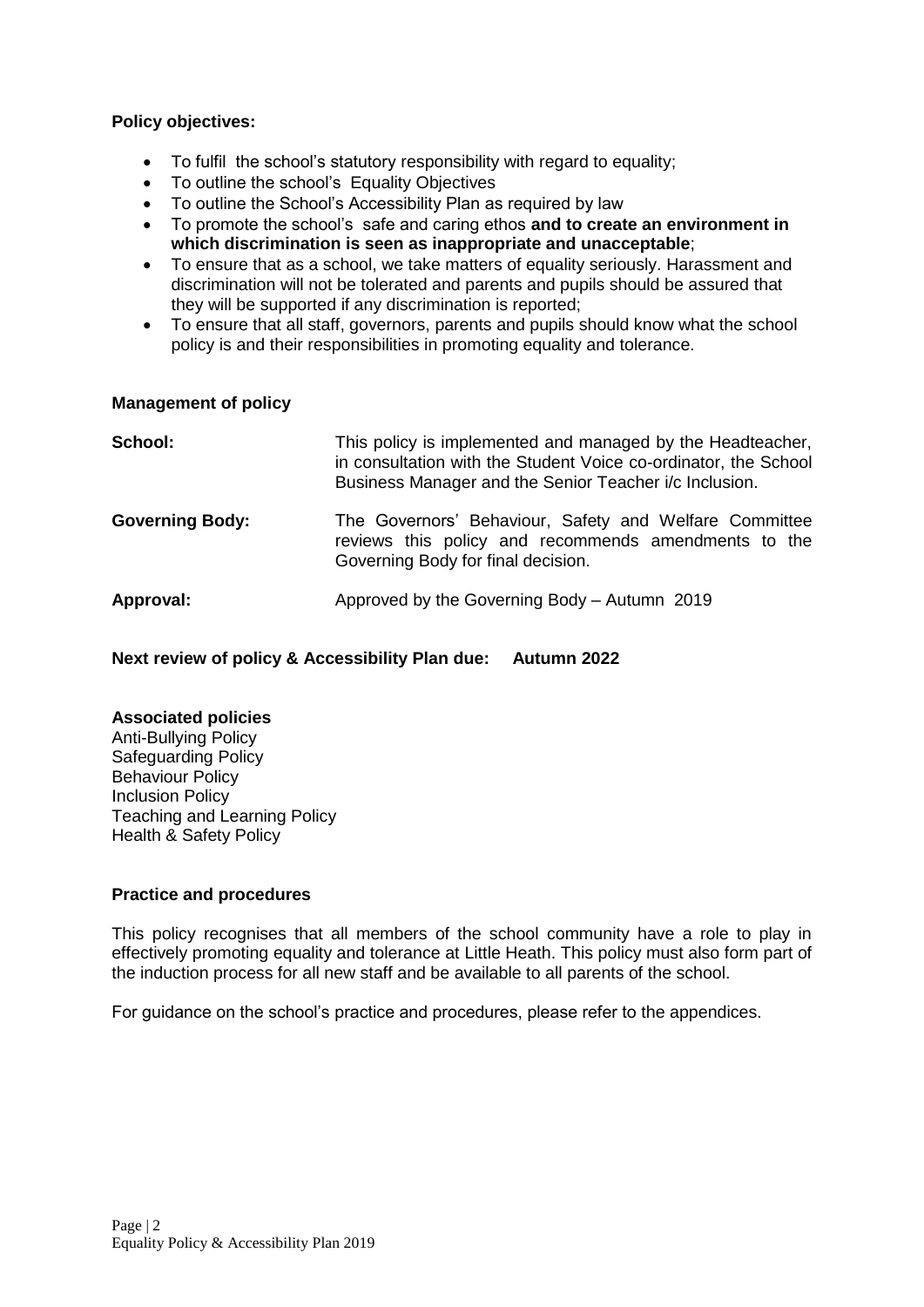# **Associated Documents**

**This policy refers to the Equality Act 2010, which provides a single source of discrimination law. We note the scope of the legislation with respect to the provision of references and actions after a member of Little Heath has left our school community.** 

This policy, and related strategies and guidance, are drawn up in accordance with legislation and Government guidance. Previous legislation such as the Disability Discrimination Act has also been used in drafting this policy.

The Equality Act 2010 refers to nine protected characteristics:

- $\bullet$  Age
- Disability
- Gender reassignment
- Marriage and civil partnership
- Pregnancy and maternity
- Race
- Religion and belief
- Sex
- Sexual orientation

This policy takes note of the four kinds of unlawful behaviour outlined in the Equality Act:

- Direct discrimination
- Indirect discrimination
- Harassment
- Victimisation

The provisions of the Act relating to Disability are covered in an appendix to this policy.

# **Appendices**

Appendix 1: Implementation - the policy in operation

- Appendix 2: Public Sector Equality Duty and Equality Objectives
- Appendix 3: Racial Equality Policy
- Appendix 4: Disability Policy
- Appendix 5: Accessibility Plan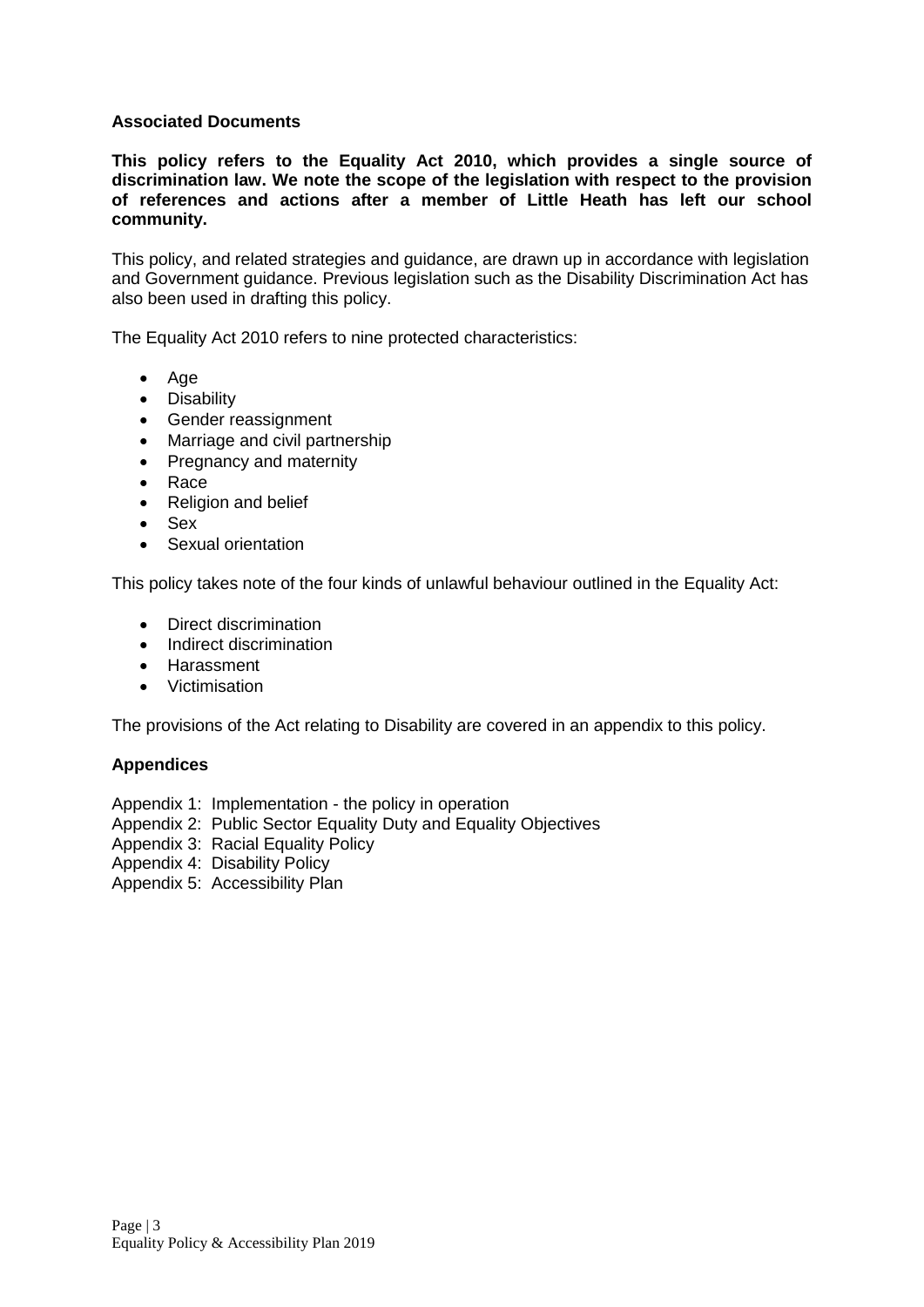# **Appendix One - IMPLEMENTATION: THE POLICY IN OPERATION**

# **THE ROLE OF TEACHING STAFF**

# **In addition to the guiding principles, all members of the teaching staff will seek to:**

- Value the worth of each pupil
- Provide for all pupils according to their need
- $\cdot$  Provide all pupils with equal opportunity in their learning
- Deliver the curriculum in an inclusive way which encourages all students to participate
- Offer all students the same access to resources to help them learn
- Equip pupils with an awareness of our diverse society and an appreciation of the value of difference
- Model appropriate behaviour and good practice
- Recognise effort and positive attitude in every child

# **THE ROLE OF THE GOVERNING BODY**

As a school with Voluntary Aided Status, the Governors, as employers, in conjunction with the Headteacher and Leadership of the school, are legally responsible for ensuring equality.

They should monitor the impact of other policies on different groups and with regard to ensuring equal opportunities.

The school will make full use of the talents of its workforce.

# **THE ROLE OF PARENTS**

All parents should be aware of this policy through admissions literature, the School prospectus and the day to day working of the school. Parents have a responsibility to support the school with regard to this policy and the school will work in partnership with parents as appropriate in matters relating to equality.

# **THE PASTORAL SYSTEM**

At Little Heath School we have a strong pastoral system which promotes co-operation, caring and understanding amongst all our pupils. The Deputy Heads, Assistant Heads, Heads of Year, Achievement Leaders and Student Voice Office will deal, in the first instance, with any concerns relating to discrimination from pupils and will use existing school procedures as appropriate.

Please see related policies on behaviour and anti-bullying.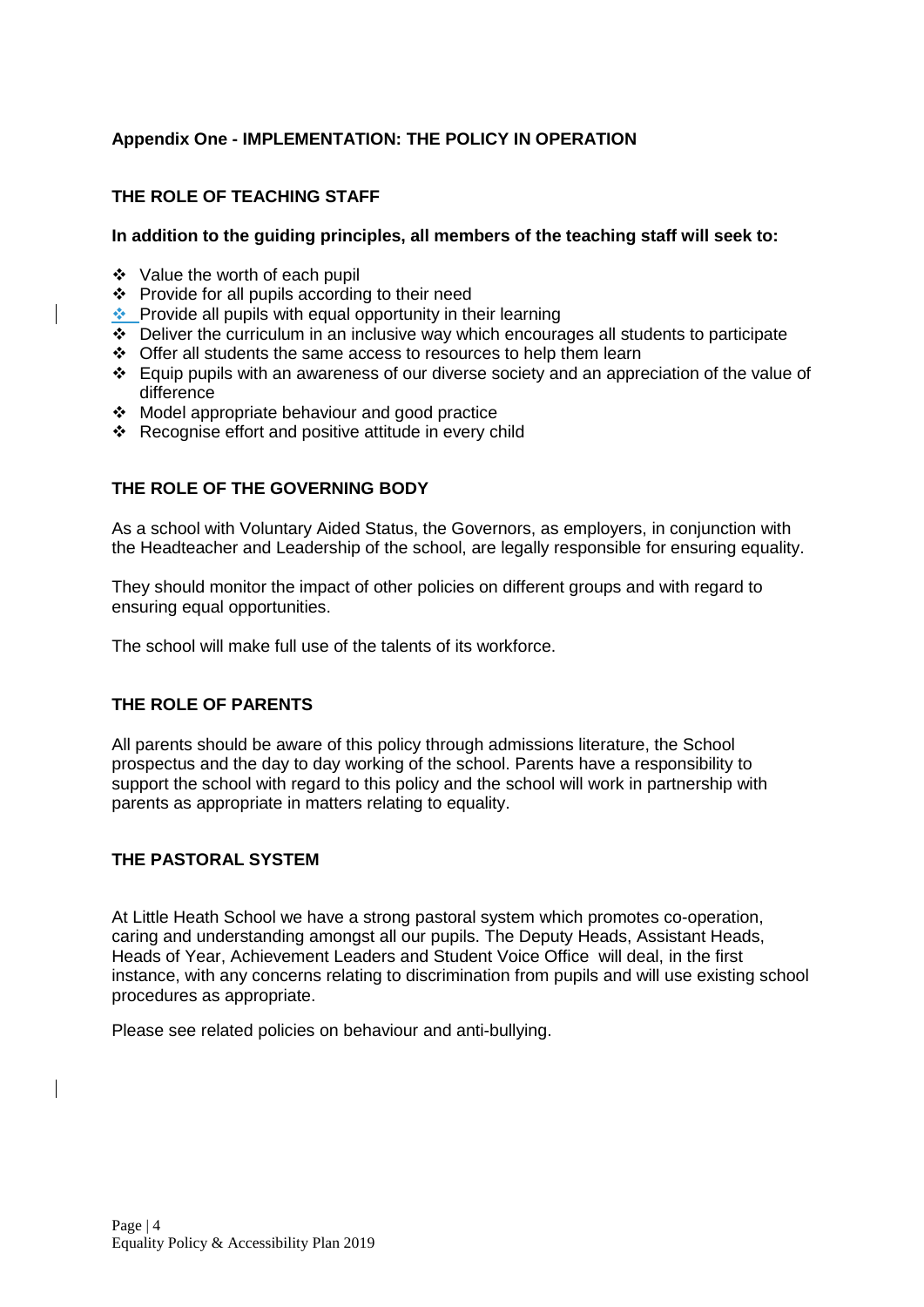# **TAKING POSITIVE ACTION TO ELIMINATE DISCRIMINATION**

We will:

- Raise awareness of equality related issues to staff as appropriate and ensure that staff are adequately trained
- review and adjust policies as necessary

# **Eliminating harassment:**

*Little Heath School is a TELLING school and a LISTENING school.*

Harassment in relation to any of the nine protected characteristics described in the Equality Act 2010 will not be tolerated and any incidents will be dealt with in line with the school's Behaviour and Equality Policies.

We will continue to develop the work of our SMILE Peer Mentoring team and the supportive role that it can play to pupils at our school.

Project 7, Project 8 and tutorial work will allow pupils to explore respect and how we should treat others.

#### **Promoting positive attitudes**

- All staff will model respectful attitudes to others;
- Student views are actively encouraged and respected. Students are given effective voice for example through School and House Councils, Feeling Safe Survey and there are regular opportunities to engage with students about their learning;
- Displays around the school promote the importance of positive relationships;
- Equality Focus morning for Year 8;
- Positive Relationships Day for Year 7.

At particular times of the year special assemblies are arranged and these are backed up by tutorial work and discussion in lessons as appropriate.

# **THE SCHOOL SITE**

We will provide access to our school buildings for all our pupils. Mindful of the difficulties that some groups face, we will work to ensure that our site is fully accessible and that obstacles to access are removed as far as is reasonably practicable.

# **STAFF OF LITTLE HEATH SCHOOL**

Staff should not suffer any harassment as a result of gender, sexuality, disability, language, religion or race. Any member of staff who does suffer such harassment will be fully supported by the Senior Leadership Team of the school. The Headteacher is responsible for this.

New Staff will be made aware of the school's policy on Equality and of their responsibilities with respect to this policy through literature and practice. All staff are entitled to support in their professional development and access to career development and training. All staff will be respected and encouraged to reach their full potential.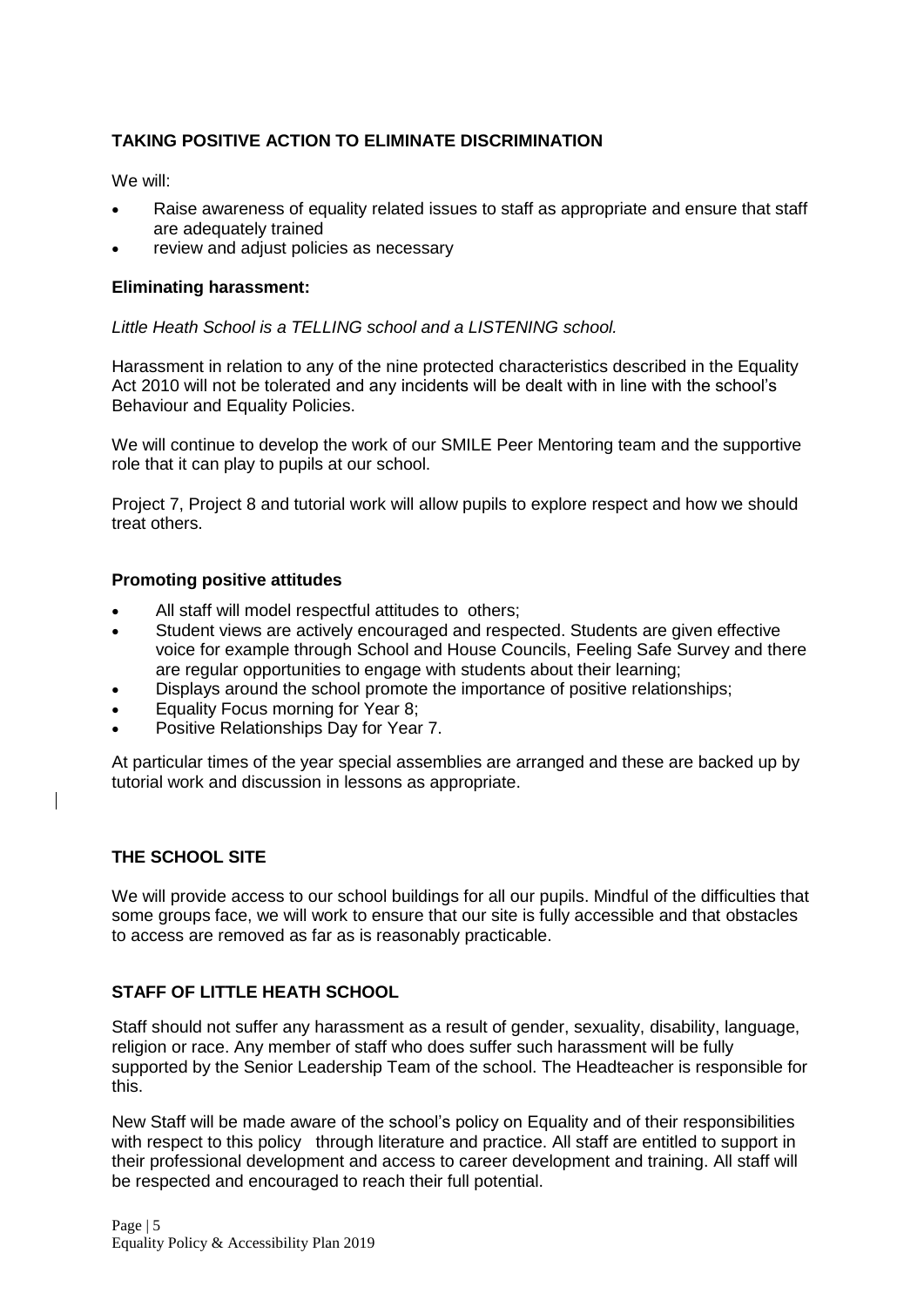The school takes note of its responsibilities under the Equality Act as an employer.

# **APPENDIX TWO - PUBLIC SECTOR EQUALITY DUTY AND EQUALITY OBJECTIVES**

Little Heath School has *due regard* to the three key requirements of all public bodies as outlined in the Equality Act:

- Eliminate discrimination and other conduct that is prohibited by the Act
- Advance equality of opportunity between people who share a protected characteristic and people who do not share it
- Foster good relations across all characteristics between people who share a protected characteristic and people who do not share it.

In the functioning and operation of our school, and in the development of policy and practice, Little Heath School will have *due regard* for the spirit of this duty and for its obligations therein.

We also take note of the specific duties set out in secondary legislation (the Equality Act 2010 (Specific Duties) Regulations 2011)

# **Under this legislation, we are required to publish objectives which promote equality:**

# **Equality Objectives from AUTUMN 2019:**

- To reduce the incidence of use of homophobic language by students
- To demonstrate an increased understanding amongst the student body of the protected characteristics
- To develop support for LGBTQ students

|                                                                               | To reduce the incidence of use of<br>homophobic language by students                                                                                                                                                                                                                                                                                                                                                                         | To demonstrate an increased understanding<br>amongst the student body of the protected<br>characteristics                                                                                                                                                                                                                                            | To develop support for<br><b>LGBTQ students</b>                                                                                                                                                                                                                                                      |
|-------------------------------------------------------------------------------|----------------------------------------------------------------------------------------------------------------------------------------------------------------------------------------------------------------------------------------------------------------------------------------------------------------------------------------------------------------------------------------------------------------------------------------------|------------------------------------------------------------------------------------------------------------------------------------------------------------------------------------------------------------------------------------------------------------------------------------------------------------------------------------------------------|------------------------------------------------------------------------------------------------------------------------------------------------------------------------------------------------------------------------------------------------------------------------------------------------------|
| Why did we identify<br>this objective?                                        | Discussion with staff<br>Tracking of anti-bullying log                                                                                                                                                                                                                                                                                                                                                                                       | Discussion with staff<br>Work at Student Voice Conference in March<br>2019<br>Discussion with specific sets of parents and<br>specific students                                                                                                                                                                                                      | Work at Student Voice<br>Conference<br>Discussion with specific<br>students<br>Discussion with staff                                                                                                                                                                                                 |
| What will we do to<br>achieve the objective?                                  | Challenging homophobia<br>1.<br>Assemblies led by<br>students in Autumn<br>2019and follow up tutor<br>time activities. Further<br>assemblies later in the<br>year.<br>Work with individuals<br>2 <sub>1</sub><br>identified as having used<br>homophobic or racist<br>language<br>3<br>This is included as a<br>whole school focus - HT<br>talks to staff in Sept 2019<br>& briefing about new<br>equality policy for staff<br>and governors | Aim to get in guest speaker<br>1.<br>Equality morning for Year 8 and<br>2.<br>Positive Relationships Day for Y7 to<br>include specific discussion of the<br>protected characteristics<br>Promotion of key awareness months<br>3.<br>eg. Black History Month and weave<br>into curriculum<br>Planning for a multicultural evening<br>4.<br>in 2020-21 | Work with a group<br>1.<br>of LGBT Q<br>students to<br>identify what<br>support they<br>would like<br>Establish a<br>2.<br>LGBTQ drop<br>in/safe space one<br>lunchtime a week<br>3.<br>Consideration of a<br>LGBTQ officer - a<br>specific point of<br>reference for<br>LGBTQ students<br>in school |
| How will we measure<br>the success of the<br>action against the<br>objective? | Figures on anti-bullying log and<br>show a decrease in incidents                                                                                                                                                                                                                                                                                                                                                                             | Over time, Feeling Safe Survey reflects<br>increased understanding of the protected<br>characteristics<br>Discussions with groups and sub groups of                                                                                                                                                                                                  | Establishment of drop in<br>Discussion with students<br>reflects increased support                                                                                                                                                                                                                   |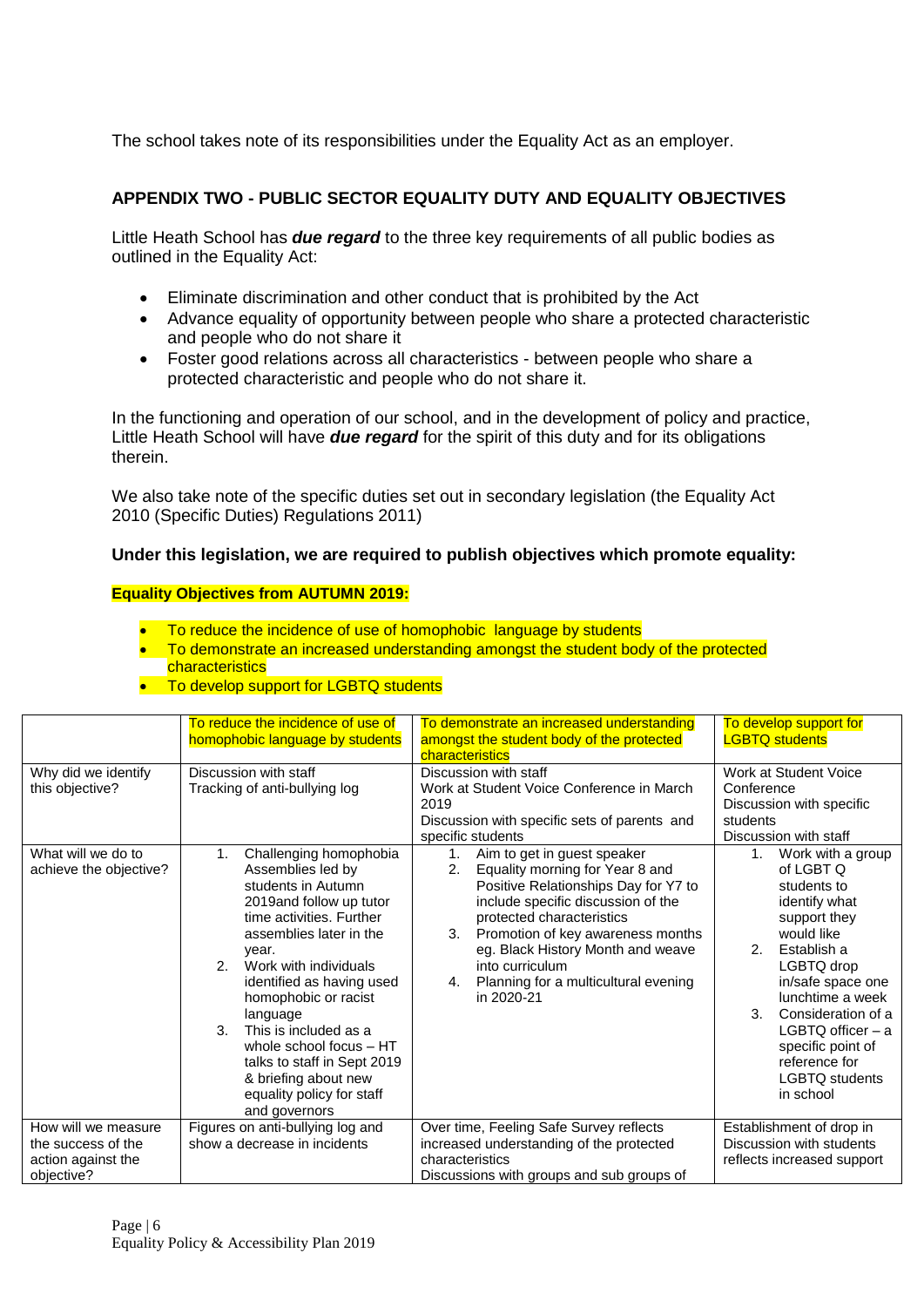|                         |                    | students reflects increased understanding |                    |
|-------------------------|--------------------|-------------------------------------------|--------------------|
| Which of the protected  | Sexual orientation | Disability, sexual orientation, race      | Sexual orientation |
| characteristics does    |                    |                                           |                    |
| this obiective link to? |                    |                                           |                    |

We are also required to publish information to show how we are complying with the three key aspects of the PSED. Governors receive information annually to show how our school is complying with our obligations under PSED. We will also publish information through the Little Heath School website.

#### **The equality objectives will be renewed in the same cycle as the Accessibility Plan. The next review of both will be due in Autumn 2022.**

# **APPENDIX THREE - RACIAL EQUALITY POLICY**

#### **GENERAL STATEMENT**

**Whilst the Equality Act 2010 incorporates the Race Equality Duty within the Public Sector Equality Duty, we expect all who are involved with Little Heath School to be committed to the principles outlined below:** 

- $\div$  The Governing Body will ensure that the School complies with the Race Relations legislation.
- All pupils and staff are supported and encouraged to reach their full potential at Little Heath School
- All pupils will receive an education that will assist them in understanding and appreciating the diversity of culture within and outside the school community
- \* We will work in partnership with parents and the wider community to establish, promote and disseminate racial equality good practice and tackle racial discrimination
- We will ensure that appropriate action is taken in any cases of racial discrimination
- All pupils and staff will be encouraged to be proactive in making Little Heath School develop existing good race relations and promote the importance of eliminating any discrimination or prejudice.

#### **This policy is based upon a suggested framework from the Equality and Human Rights Commission.**

**Racial Incidents are recorded and monitored through the Racial Incident Reporting Form. The Student Voice co-ordinator liaises with the Clerk to the Governors and such incidents are reported regularly to the Governing Body.**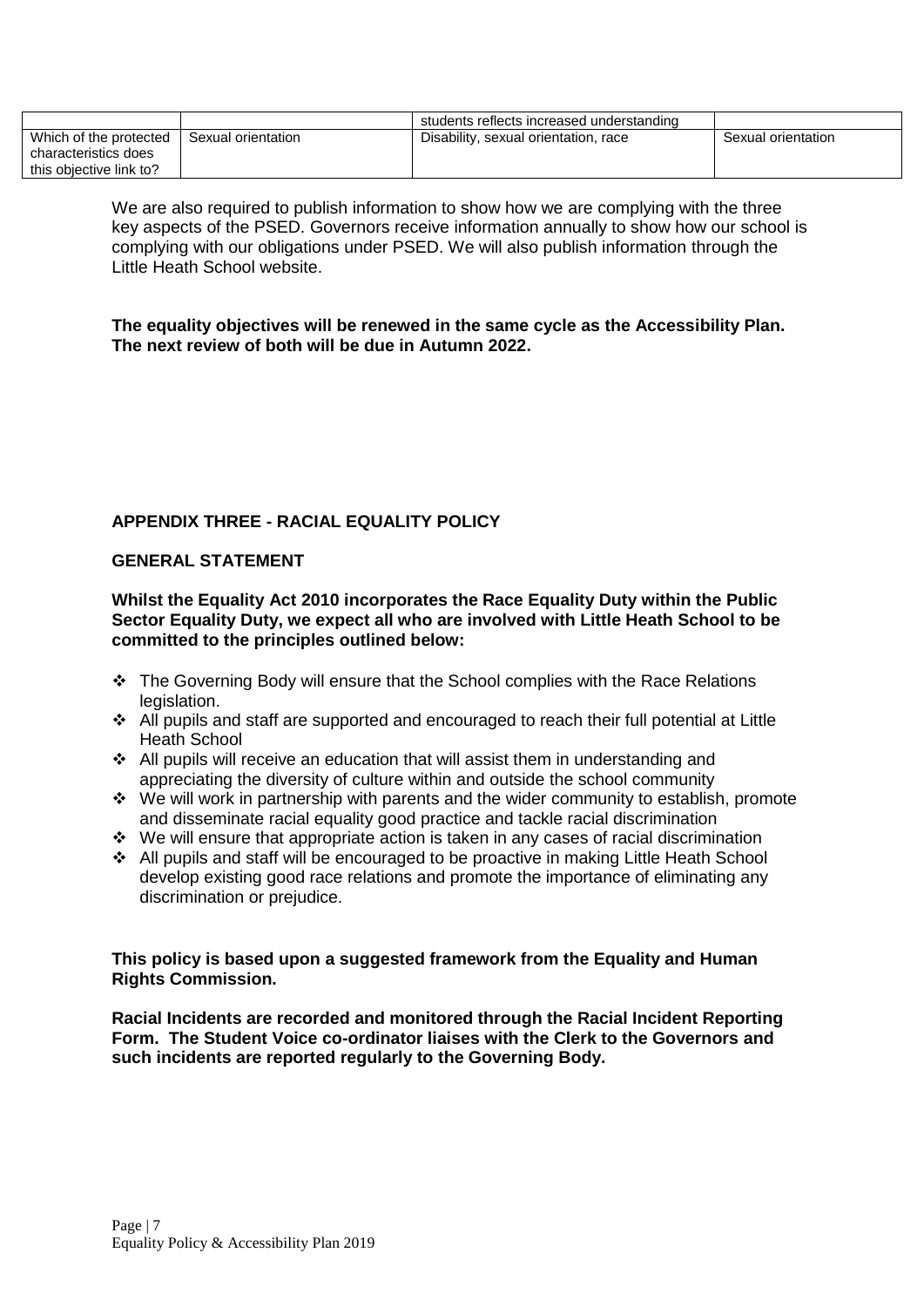# **APPENDIX FOUR - DISABILITY POLICY**

The Equality Act 2010 replaces previous discrimination laws. Disability is one of the nine protected characteristics covered by the Act.

As well as prohibiting unfair treatment on the basis of disability, the Act includes the responsibility to make reasonable adjustment for a disabled person.

From this, and previous legislation, there is a statutory duty on public authorities, including schools and Local Authorities to promote equality of opportunity for disabled people. The three key duties of all schools are:

- Not to treat disabled students less favourably for a reason related to their disability.
- To make reasonable adjustments for disabled students, so that they are not at a substantial disadvantage.
- To establish a plan to increase access to education for disabled students.

All schools have duties towards the following groups:

- Disabled pupils;
- Disabled staff; and
- Disabled parents, carers, governors and other users of the school.

This appendix will set out how we aim to:

- Eliminate unlawful discrimination against disabled people.
- Eliminate unlawful harassment of disabled people.
- Promote equality of opportunity for disabled people.
- Encourage participation by disabled people in public life.
- Take steps to take account of disabled peoples' disabilities even where that involves treating disabled people more favourably than other people.

# **Definitions**

The Act states that a person has a disability if

- He or she has a physical or mental impairment, and
- The impairment has a substantial and long-term adverse effect on someone's ability to carry out normal day-to-day activities.

#### *Disability discrimination*:

The Act has introduced changes around what amounts to discrimination on the basis of disability: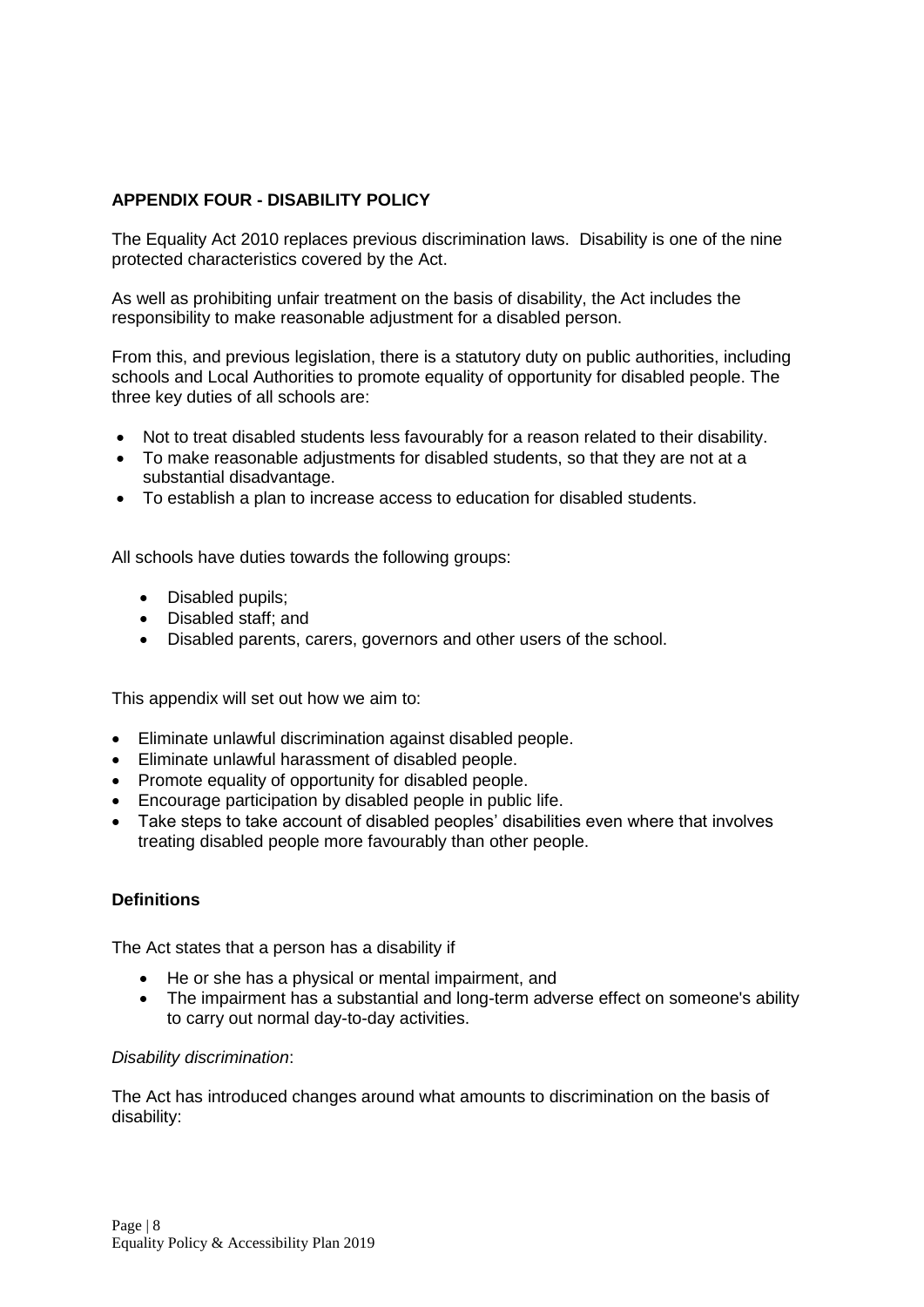**Direct Discrimination**: A school must not treat a disabled pupil less favourably simply because that pupil is disabled – for example by having an admission bar on disabled applicants.

**Indirect Discrimination:** A school must not do something which applies to all pupils but which is more likely to have an adverse effect on disabled pupils only **Discrimination arising from disability:** A school must not discriminate against a disabled pupil because of something that is a consequence of their disability. This replaces the previous concept of disability-related discrimination.

**Harassment**: A school must not harass a pupil because of his or her disability

# **Duties under the Equality Act relating to Disability**

#### **Reasonable adjustments and when they have to be made**

The duty to make reasonable adjustments applies only to disabled people. We take note of the guidance provided by the Department for Education:

- Where something a school does places a disabled pupil at a disadvantage compared to other pupils then the school must take reasonable steps to try and avoid that disadvantage.
- Schools will be expected to provide an auxiliary aid or service for a disabled pupil when it would be reasonable to do so and if such an aid would alleviate any substantial disadvantage that the pupil faces in comparison to non-disabled pupils...

# **Embedding the Equality Act with regard to Disability**

Little Heath School does not discriminate:

- In relation to admissions
- In relation to education and associated services; or
- By excluding a pupil.

#### **Admissions**

Little Heath School will not discriminate against a disabled person:

- In the arrangements for determining admission of pupils to the school. This includes any criteria for deciding who will be admitted to the school when it is over-subscribed.
- In the terms on which the school offers pupils admission to the school;
- By refusing or deliberately omitting an application for admission to the school from someone who is disabled.

The school will examine each individual case fairly, taking advice from parents, previous schools and specialist services. Wherever possible, the school will make reasonable adjustments to accommodate the needs of a disabled student. The school will evaluate the full range of provision for the student, including organisational arrangements, access arrangements in respect of both the curriculum and the physical facilities of the site, and necessary learning and exam support.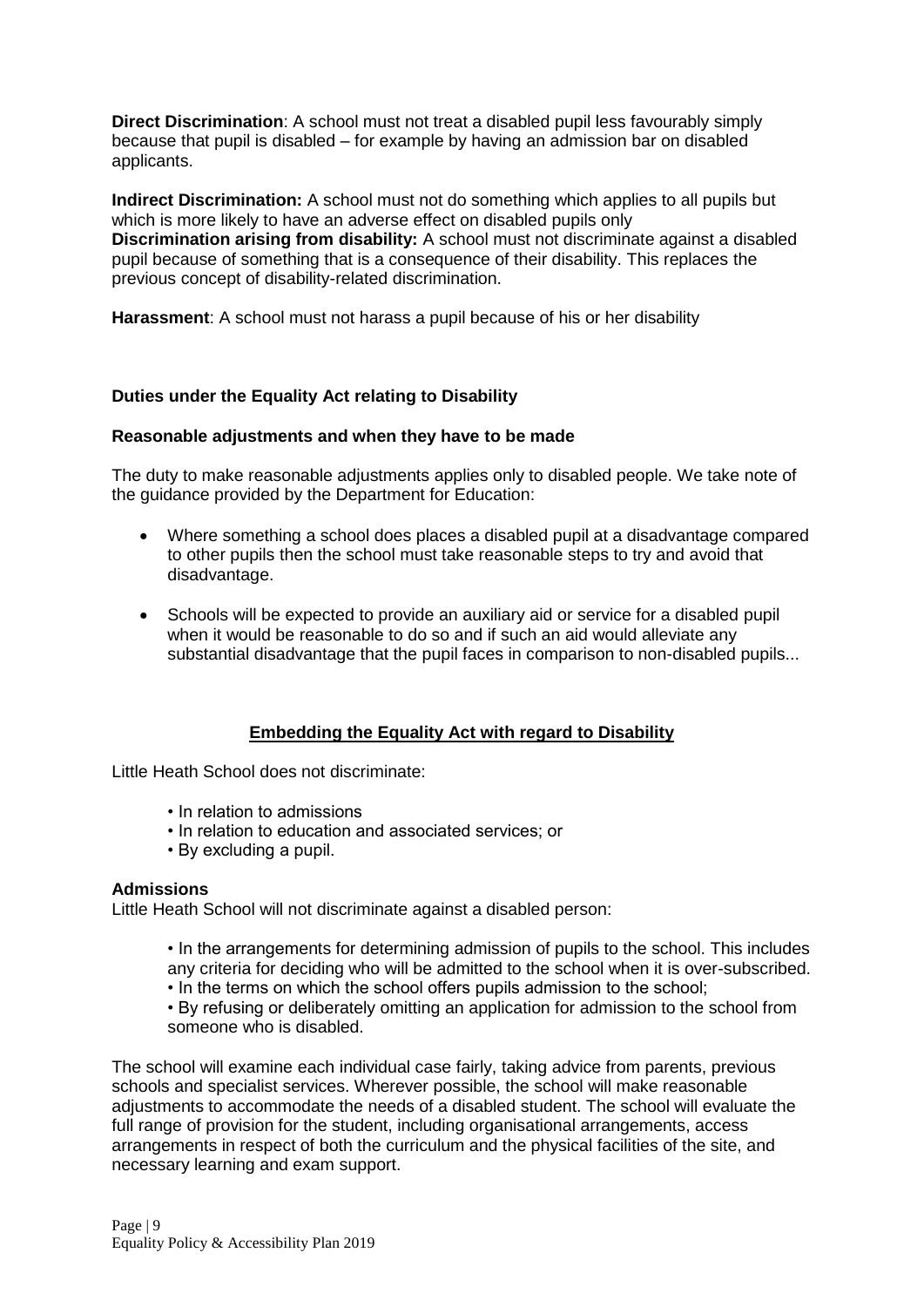Little Heath School is committed to ensuring that all students can participate fully in the life of the school. We would not anticipate that a student with a disability would be excluded from any aspect of school life, including extra-curricular opportunities. Where necessary, we will make reasonable adjustments to ensure that disabled students can participate fully.

# **Links to other agencies**

The school will work closely with outside agencies, such as West Berkshire Council and the Family Resource Service, to plan and assess provision for students with a disability. We will aim wherever possible to make reasonable adjustments in order to act on the advice given by specialist services. Staff in the Inclusion Department will maintain regular contact with any outside agencies that are supporting a student to discuss any issues relating to their particular needs.

# **Parents and visitors**

Little Heath School aims to provide an open and welcoming environment for parents and all other visitors. The school does not discriminate and will make reasonable adjustments to accommodate the needs of any parent or visitor. This might include ensuring that any parents with a disability have access to parents' evenings and other school events or making provision for parents or visitors with a hearing impairment. We encourage parents to inform us of any ways in which we can make it easier for them to attend events at school and aim to meet any individual requirements.

# **Exclusions**

The school recognizes that it is unlawful for a responsible body to discriminate against a disabled pupil by excluding him or her from the school for a reason related to the pupil's impairment except as provided for under the law. If an issue should arise with a disabled student, it would be managed in line with our Behaviour Policy, whilst taking into consideration the particular needs of the individual student. In certain extreme cases, a balance will be struck that reflects the rights of other students and employees.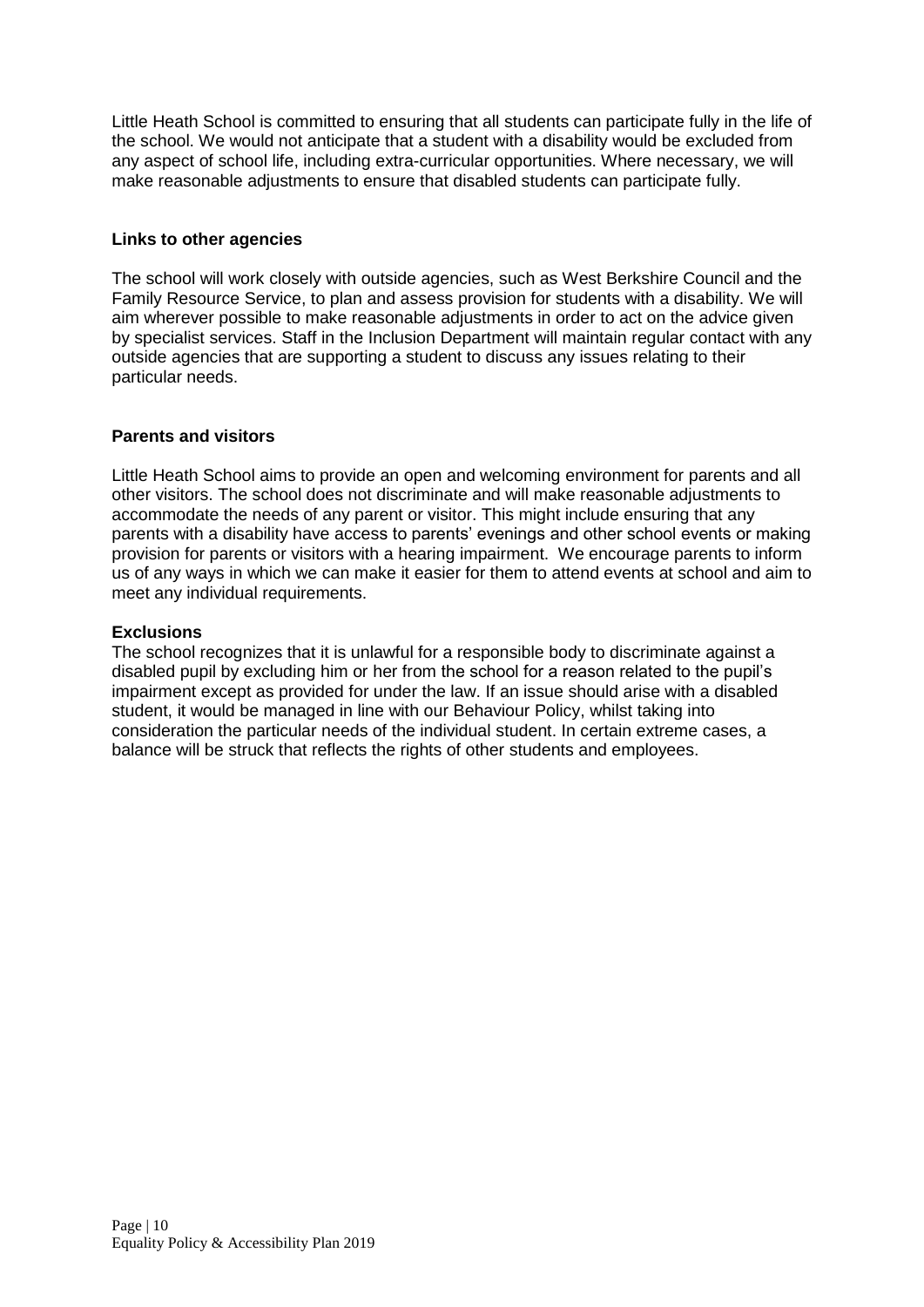# **Taking positive action to embed the Equality Act with regard to disability**

In addition to the positive action outlined in Appendix One of this policy:

# **Promoting equality of opportunity for disabled people**

Every member of our community is important and where a pupil is disabled, each case will be examined individually to offer the maximum possible access to school services and activities, making reasonable adjustments where possible.

Little Heath is an inclusive school community, which respects each and every individual member. School events, such as Praise assemblies, will reflect and celebrate the diversity of our community.

Little Heath School pays due regard to the principles and the spirit of the Equality Act with regard to recruitment, selection and employment.

# **Encouraging participation in public life**

At Little Heath, "every child matters" and disabled pupils, staff and parents will be encouraged to participate fully in the life and activities of the school.

# **Taking steps to meet disabled people's needs, even if this requires more favourable treatment**

Many reasonable adjustments that we make are designed to take account of pupils' disabilities and may involve more favourable treatment.

This may include, for example:

- Providing additional coaching or training for disabled pupils, staff or parents;
- Special facilities for disabled pupils at breaks and lunchtimes

We will provide information about services, support and facilities available for staff, students and others with disabilities and make adjustments on an individual, personalised basis.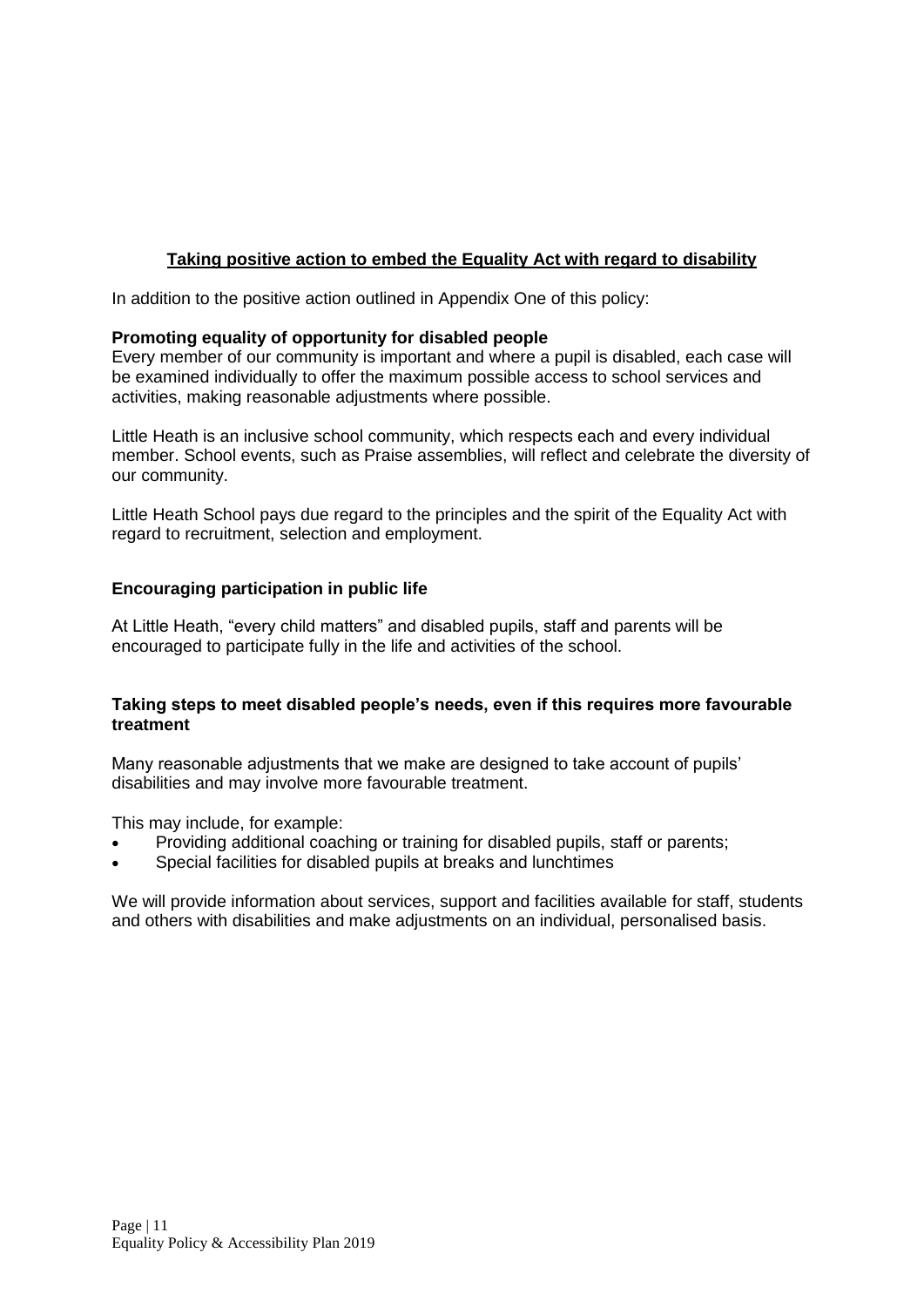# **APPENDIX FIVE - ACCESSIBILITY PLAN**

This plan sets out the proposals of the Governing Body to increase access to education for disabled pupils as required by the three planning duties in Schedule 10 of the Equality Act:

- Increasing the extent to which disabled pupils can participate in the school curriculum
- Improving the environment of the school to increase the extent to which disabled pupils can take advantage of education and associated services
- Improving the delivery to disabled pupils of information which is provided in writing for pupils who are not disabled.

#### **It is anticipated that the actions in this Accessibility Plan will enable Little Heath to meet its responsibilities under the Equality Act 2010.**

Students have inputted into the review of this Accessibility Plan through our Student Voice Conference in March 2019.

#### **Section 1A: vision & values**

The introduction to this document embraces the school's vision and values with regard to pupils with disabilities. In particular, Little Heath School makes all children feel welcome irrespective of race, colour, creed or impairment. Our school has high ambitions for its disabled pupils and expects them to participate and achieve in every aspect of school life. As this introduction makes clear, Little Heath supports the Inclusion Statement relating to the National Curriculum:

*'An entitlement to learning must be an entitlement for all pupils. The National Curriculum includes, for the first time, a detailed, over-arching statement on inclusion which makes clear the principles schools must follow in their teaching right across the curriculum, to ensure that all pupils have the chance to succeed, whatever their individual needs and the potential barriers to their learning may be.'*

Little Heath's commitment to equality is driven by the National Curriculum Inclusion statement. We will:

- Set suitable learning challenges;
- Respond to pupils' diverse needs;
- Overcome potential barriers to learning and assessment for individuals and groups of pupils.

#### **Section 1B: Information from pupil data & school audit**

Information is available from the school about the nature of the school's population. An Equality Statement is published annually on the school website.

#### **Section 2A: increasing the extent to which disabled pupils can participate in the school curriculum.**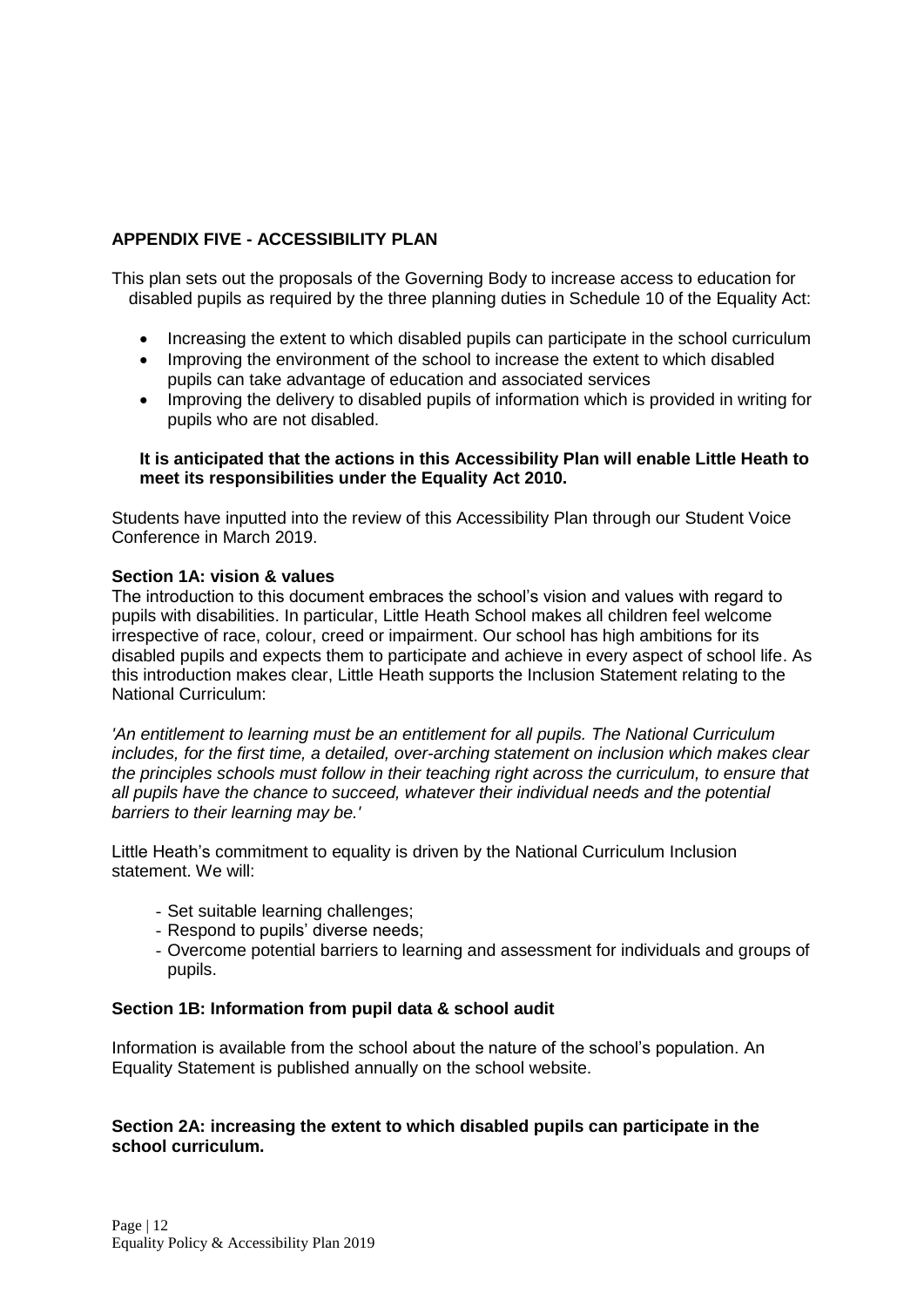The National Curriculum Statement on Inclusion outlines how teachers can modify programmes of study to provide all pupils with relevant and appropriately challenging work at each key stage and it is expected that all teachers will use differentiation appropriately as a matter of teaching routine.

Through curriculum planning and development, we will continue to ensure that our curriculum is accessible for all. In particular, we will add individual adjustments into future planning, so that there is a gradual incorporation of adjustments into the curriculum; we will build accessibility considerations into all new curriculum development work.

The development of approaches towards personalising learning will play a significant role in supporting this.

We will use target-setting techniques to support learning of all pupils and monitor progress, acting on the results of such monitoring.

We will deploy teaching assistants carefully and use our Inclusion Department to support pupils as appropriate. We will also seek the assistance of external partners (eg. Educational psychologists) when and where necessary.

# *Priorities for increasing access to the curriculum can be found in the Action Plan.*

#### **Section 2B: Improving the physical environment to increase the extent to which disabled pupils can take advantage of education and associated services.**

Little Heath School is a welcoming and inclusive community and we will work to ensure that our physical environment reflects this.

We will look at which aspects of the physical environment are preventing or hindering the participation of disabled pupils in the life of the school and how, over time, the physical environment can be improved to increase access.

The identification of barriers in the physical environment will start with a consideration of pupils currently in the school and their needs throughout their time at the school.

Accessibility arrangements are also a consideration in the current building project over the next few years and in the development of the school site in the future.

# *Priorities for improving the physical environment can be found in the Action Plan.*

# **Section 2C: improving the delivery to disabled pupils of information that is provided in writing to those who are not disabled**

Little Heath School will make adjustments as necessary to the information the school provides for pupils and how it does this. Standard information for pupils might include:

- Homework;
- Timetables;
- Worksheets;
- Teacher feedback and marking of work;
- Notices;
- Tests and examinations.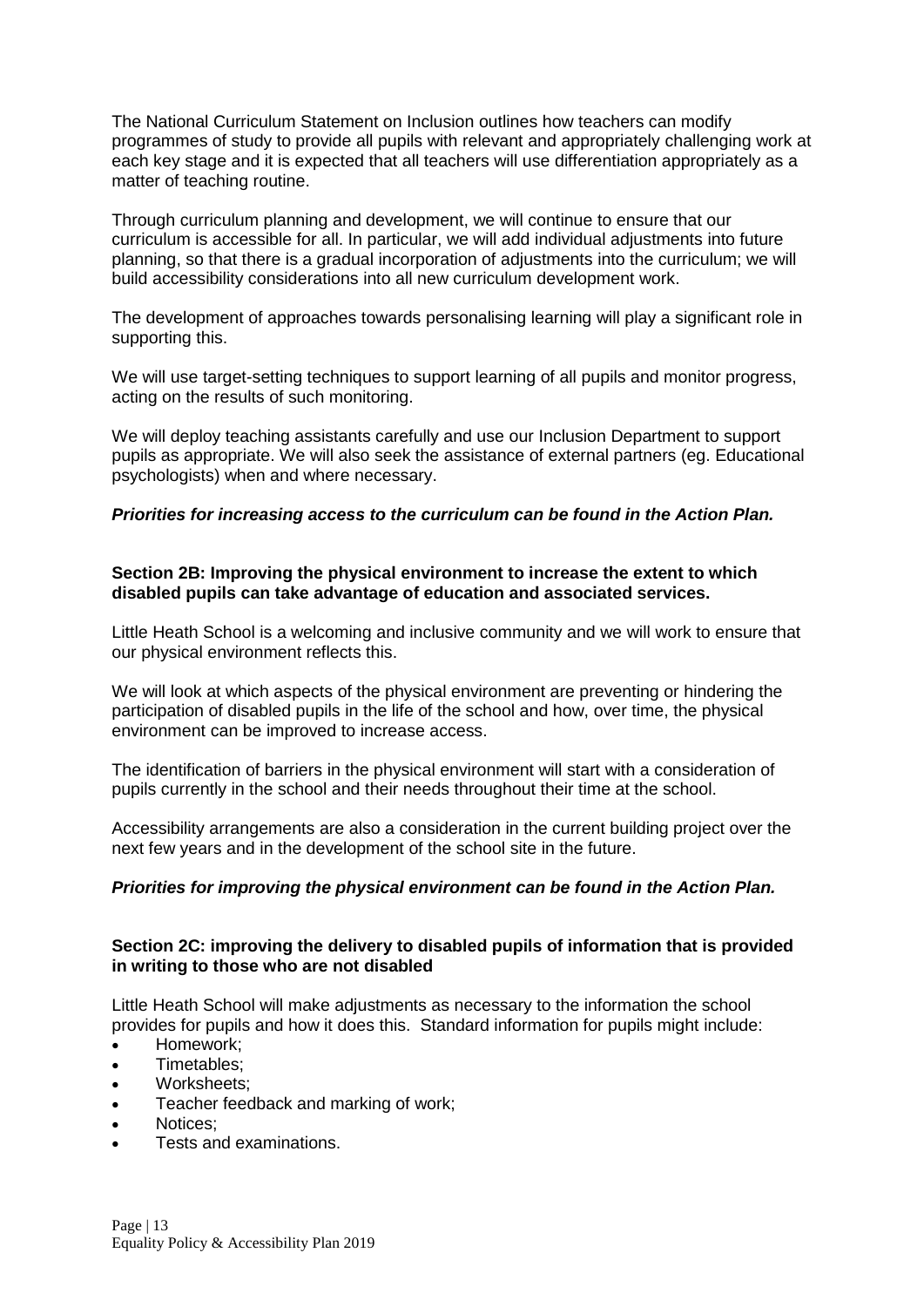We will consider different and appropriate formats for this information according to the needs of the pupils in question.

A whole school approach for individual pupils is to be encouraged. As outlined in Schedule 10 of the Equality Act 2010, we will consider "*preferences expressed by pupils or their parents".*

We will also make use of appropriate support services as necessary (eg. where Braille is required).

In planning for potential provision, the school will ensure that we are aware of what services are available with regard to specialised formats and how to access these.

# *Priorities for providing information for disabled pupils can be found in the Action Plan.*

# **Section 3A: Management & co-ordination of this Plan**

The Governing Body of the School has ultimate responsibility for and oversight of this Plan. The Governing Body, through its School Behaviour, Welfare and Safety Committee, will consider the Accessibility Plan and the targets laid out therein. They will approve the Plan and agree the direction of it, as set out in the vision and values section and the introduction to this document. The Behaviour, Welfare and Safety Committee will review the plan at appropriate intervals.

The governing body is required to report to parents on the school's accessibility plan and will make appropriate arrangements to do so.

# **Section 3B: Making the Plan available**

Staff will be made aware of this Accessibility Plan and it will be published on the school website. In addition, parents will be made aware of the existence of this policy.

The school's accessibility plan will be made readily available on request.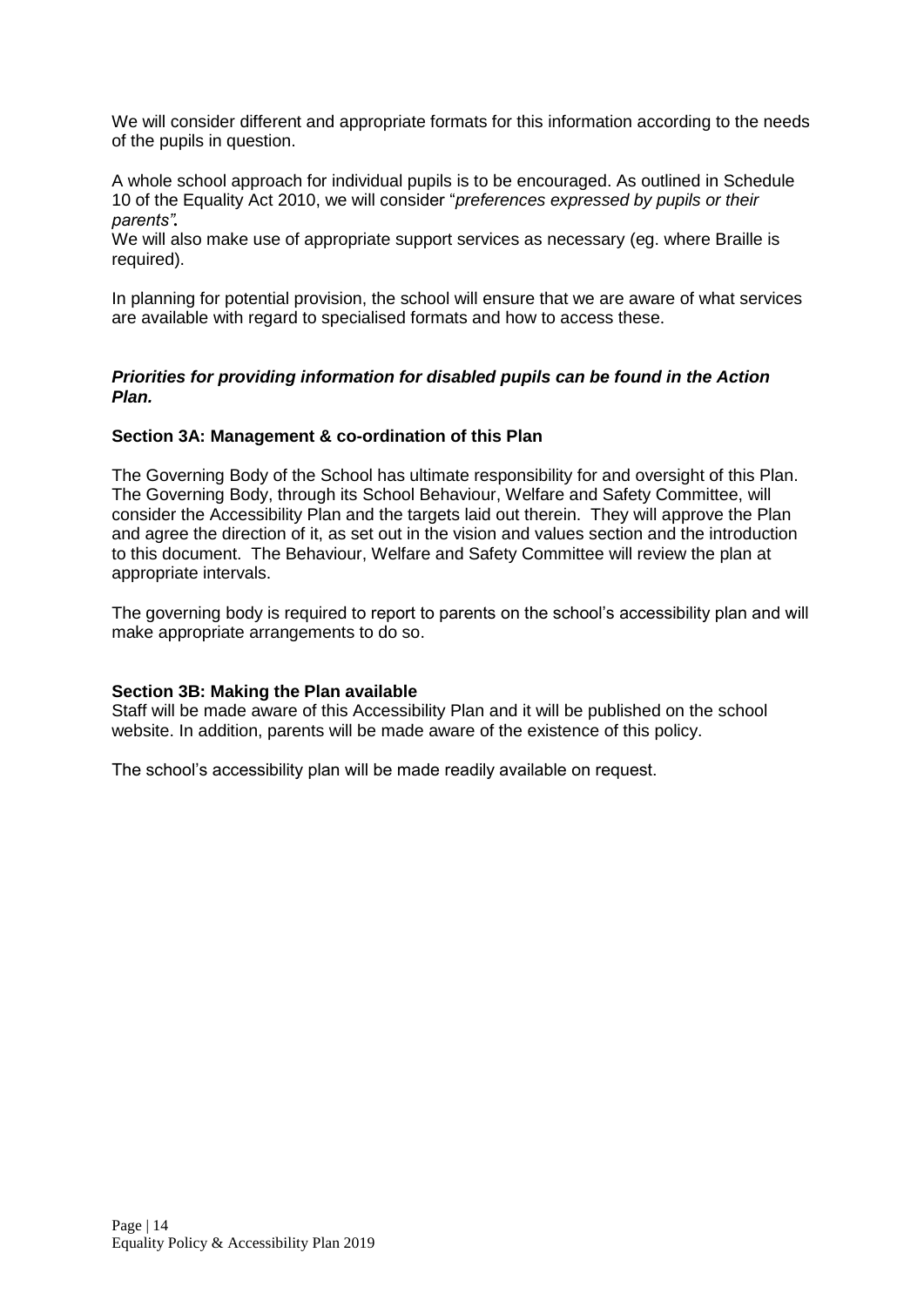

# **LITTLE HEATH SCHOOL ACCESSIBILITY PLAN: Autumn 2019**



**The Accessibility Plan will be reviewed in three years (Autumn 2022) as required by the Equality Act 2010.** 

| Section 2A: increasing the extent to which disabled pupils can participate in the school |  |
|------------------------------------------------------------------------------------------|--|
| <b>Curriculum.</b>                                                                       |  |

| <b>Target</b>       | <b>Strategy</b>                   | <b>Outcome</b>             | Lead<br><b>Responsibility</b> | <b>Timescale</b> |
|---------------------|-----------------------------------|----------------------------|-------------------------------|------------------|
| <b>All students</b> | <b>SEND students continue to</b>  | <b>Lesson observations</b> | SENCO,                        | Ongoing          |
| continue to         | have a plan that details          | and annual review          | <b>Inclusion</b>              |                  |
| have a              | student needs                     | meetings report that       | team, HoDs                    |                  |
| personalised        |                                   | teaching is matched to     |                               |                  |
| curriculum that     | Inclusion team continue to        | individual needs           |                               |                  |
| meets their         | provide information as            |                            |                               |                  |
| individual          | appropriate                       |                            |                               |                  |
| needs               |                                   |                            |                               |                  |
|                     | KS4 team & Inclusion team         |                            |                               |                  |
|                     | continue to consider              |                            |                               |                  |
|                     | individual needs and plan         |                            |                               |                  |
|                     | accordingly during Options        |                            |                               |                  |
|                     | process                           |                            |                               |                  |
|                     |                                   |                            |                               |                  |
|                     | KS3, KS4, KS5 teams liaise        |                            |                               |                  |
|                     | with Inclusion team as            |                            |                               |                  |
|                     | appropriate to make any           |                            |                               |                  |
|                     | reasonable adjustments for        |                            |                               |                  |
|                     | individuals                       |                            |                               |                  |
| <b>Training for</b> | This forms part of any staff      | All teachers are able to   | PDT,                          | Ongoing          |
| staff on            | audit by PDT                      | meet the requirements      | <b>Inclusion</b>              |                  |
| personalising       |                                   | of individual student      | team                          |                  |
| the curriculum      | <b>CPD sessions organised and</b> | needs with regard to       |                               |                  |
|                     | offered to all staff              | accessing the              |                               |                  |
|                     |                                   | curriculum                 |                               |                  |

**Section 2B: Improving the physical environment to increase the extent to which disabled pupils can take advantage of education and associated services.** 

| <b>Target</b>                                                                                                                                               | <b>Strategy</b>                                                                                                                       | <b>Outcome</b>                                                           | Lead<br><b>Responsibility</b>                                                              | Timescale                              |
|-------------------------------------------------------------------------------------------------------------------------------------------------------------|---------------------------------------------------------------------------------------------------------------------------------------|--------------------------------------------------------------------------|--------------------------------------------------------------------------------------------|----------------------------------------|
| <b>New building</b><br>project -<br>Signage and<br>information<br>marked for<br>visually<br>impaired users<br>and well<br>placed for<br>wheelchair<br>users | Discussion about necessary<br>signage at the appropriate<br>$time - including$<br>consideration about colour<br>and height of signage | New signs are in place<br>at Reception and<br>around the new<br>building | Headteacher,<br>School<br><b>Business</b><br>Manager,<br><b>Premises</b><br><b>Manager</b> | On<br>completion<br>of new<br>building |
| New building                                                                                                                                                | <b>Considered within planning</b>                                                                                                     | New building is                                                          | Headteacher,                                                                               | On                                     |